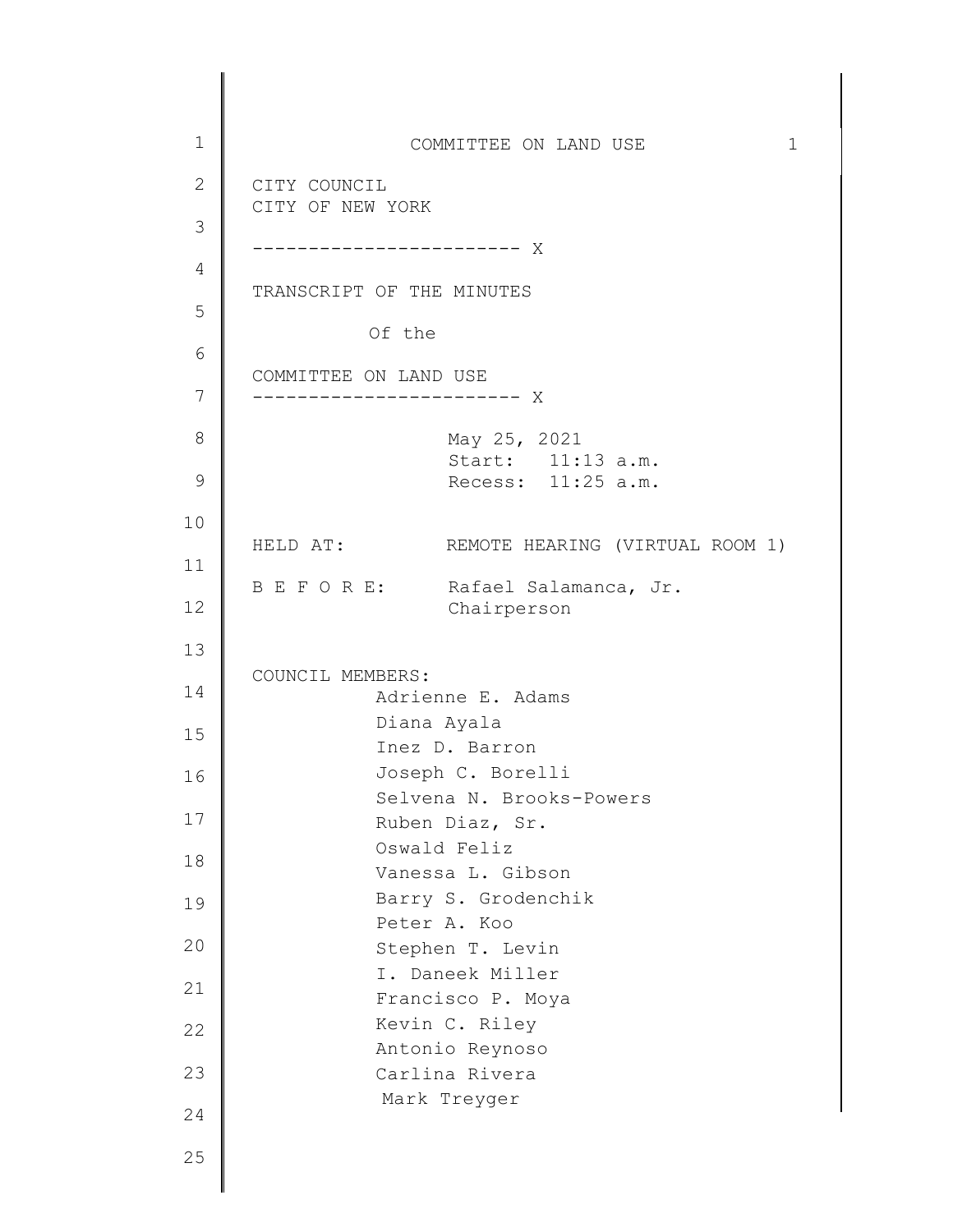| $\mathbf 1$     | 2<br>COMMITTEE ON LAND USE                          |
|-----------------|-----------------------------------------------------|
| $\mathbf{2}$    | SERGEANT BRADLEY: Okay, we are live.                |
| 3               | SERGEANT MARTINEZ: Pc recording is                  |
| 4               | underway.                                           |
| 5               | SERGEANT BRADLEY: Cloud recording is up.            |
| 6               | Uh, Sergeant Martinez, you may begin the            |
| $7\phantom{.0}$ | opening.                                            |
| $\,8\,$         | SERGEANT MARTINEZ: Good morning, and                |
| $\mathsf 9$     | welcome to today's remote New York City             |
| 10              | Council vote of the Committee on Land Use. At       |
| 11              | this time, would all panelist please turn on        |
| 12              | your video for identification purposes? To          |
| 13              | minimize disruption, please silence your            |
| 14              | electronic devices. Thank you for your              |
| 15              | cooperation (BACKGROUND NOISE 00:34) we are         |
| 16              | ready to begin.                                     |
| 17              | CHAIRPERSON SALAMANCA: Thank you Thank              |
| 18              | you, Sergeant of Arms. Good morning, I am           |
| 19              | Councilman Rafael Salamanca, Chair of the Committee |
| 20              | on Land Use. I am joined remotely today by my       |
| 21              | colleagues. I am joined (BACKGROUND NOISE 00:56)    |
| 22              | thank you. Uh, we've been joined by council members |
| 23              | Adams, Ayala, Barron, Diaz, Sr, Feliz, Grodenchik,  |
| 24              | Koo, Levin, Chair Moya, Chair Riley, Rivera, and    |
| 25              | Treyger.                                            |
|                 |                                                     |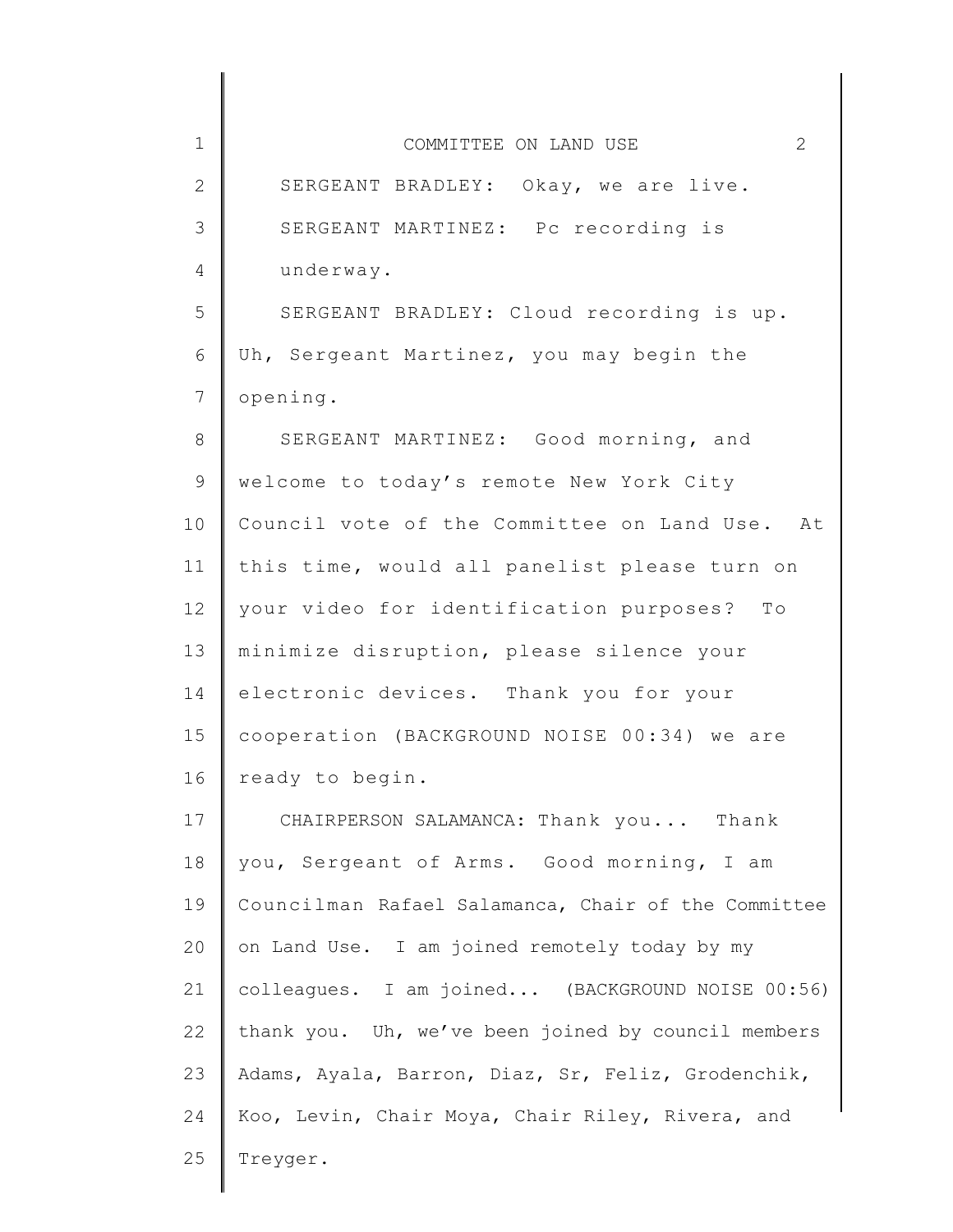1

| $\mathbf{2}$   | Today we will vote on applications referred out      |
|----------------|------------------------------------------------------|
| 3              | from our zoning sub committees. But, before we       |
| 4              | begin, I want to recognize the committee council to  |
| 5              | review the remote meeting procedures.                |
| 6              | COMMITTEE COUNSEL: Thank you, Chair Salamanca.       |
| $7\phantom{.}$ | I am Julie Lubin, counsel to this committee.         |
| 8              | Councilmembers who would like to ask questions or    |
| 9              | make make or make remarks should use the             |
| 10             | Zoom Raise Hand Function. The Raise Hand button      |
| 11             | can be found at the bottom of the (INAUDIBLE 1:34)   |
| 12             | panel. I will announce members who have questions or |
| 13             | remarks in the order that they raise their hands;    |
| 14             | Chairperson Salamanca will recognize members to      |
| 15             | speak. We ask that you please be patient if any      |
| 16             | technical difficulties that arise today. Chair       |
| 17             | Salamanca will continue with today's agenda items?   |
| 18             | CHAIRPERSON SALAMANCA: Thank you Counsel. From       |
| 19             | our zoning subcommittee we will vote to approve      |
| 20             | LU's 777 and 778, The Arthur Avenue Hotel rezoning   |
| 21             | related to property in Council Member's Feliz's      |
| 22             | district in The Bronx. The application seeks a       |
| 23             | zoning map and zoning text amendment including       |
| 24             | changing R6 District and R6 District a C2-4          |
| 25             | District to our C6-1 District and mapping a C1-4     |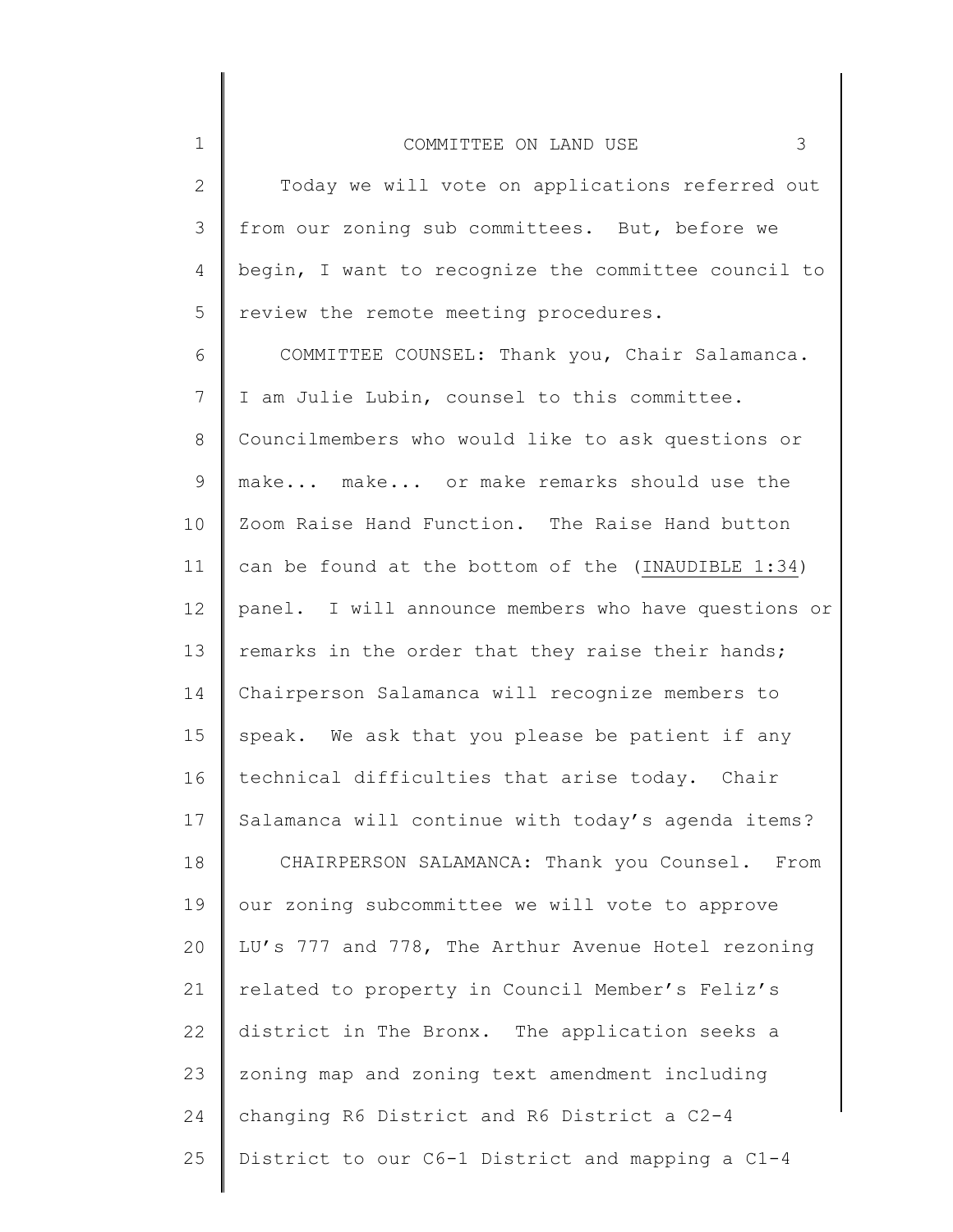| COMMITTEE ON LAND | $\sim$ $\sim$ |  |  |  |  |
|-------------------|---------------|--|--|--|--|
|-------------------|---------------|--|--|--|--|

1

2 3 4 5 6 7 overlay within an existing R6 district, to facilitate the development of a new Mixed Use and Residential development site, including approximately 146 hotel rooms, 56 dwelling units, 17 of which would be permanently affordable, and 156 below grade parking spaces.

8 9 10 11 12 13 14 15 16 17 We will also vote to approve LU's 779 and 780, the Acme Smoked Fish/Gem Street Rezoning related to property in council members Levin's district in Brooklyn. The proposal seeks a zoning map amendment and a zoning special permit, changing an M3-1 District to an M1-5 District to facilitate the development of a Mixed Use Industrial Commercial development; including a new industrial facility for Acme Smoked Fish, and a commercial office building with ground floor retail.

18 19 20 21 22 23 24 25 We will vote to approve LU's 781 and 782, the 261 Walton Avenue Rezoning related to property in council member Ayala's district in The Bronx. The proposal seeks a zoning map and zoning text amendment to change an existing M1-4/R6A District to an R8A/C2-4 District within the MX-13 Special Mixed Use District, and to eliminate a portion of the existing MX-13 district and a related zoning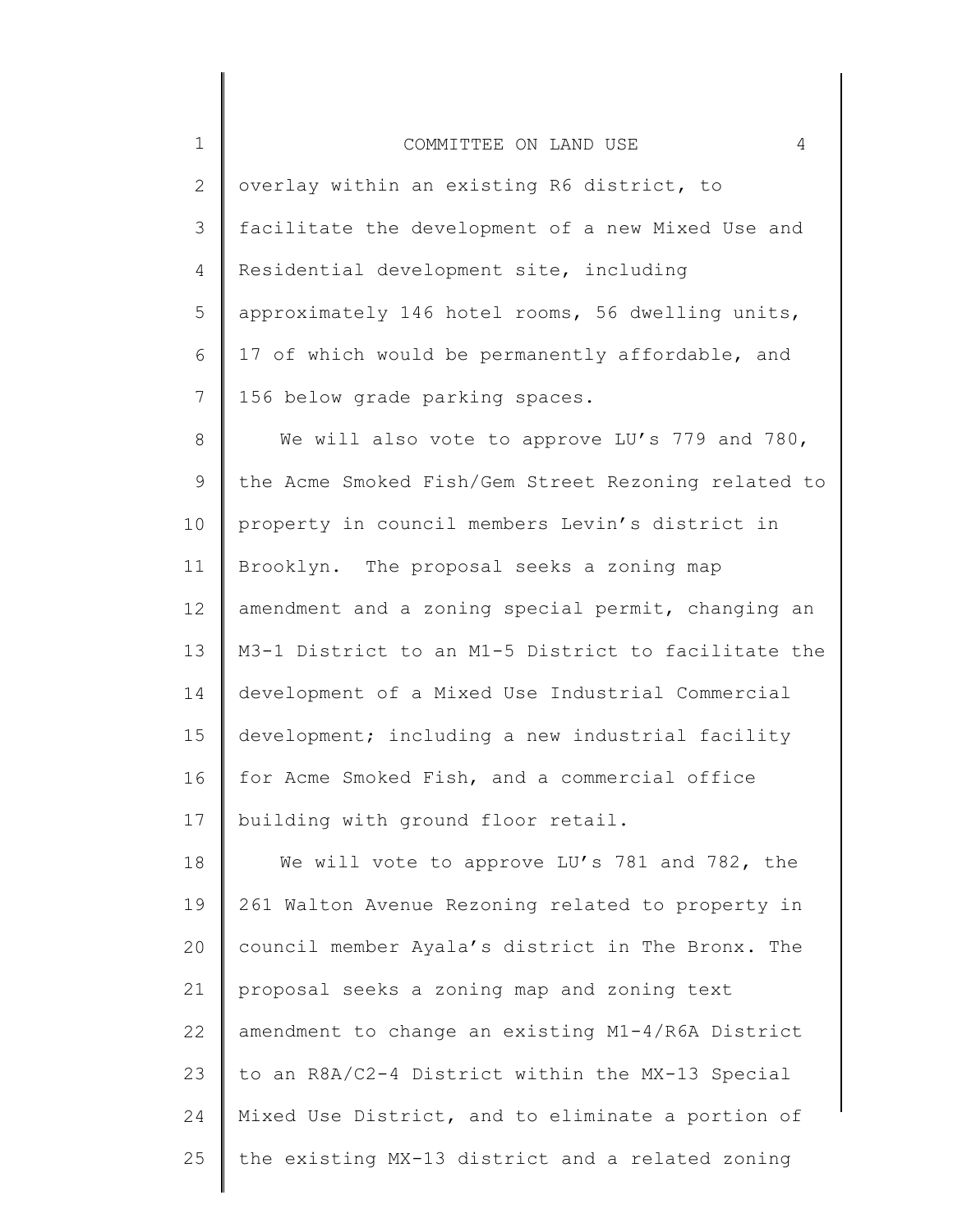| $\mathbf 1$     | 5<br>COMMITTEE ON LAND USE                         |
|-----------------|----------------------------------------------------|
| 2               | text amendment to establish a mandatory            |
| 3               | inclusionary housing area utilizing option 1.      |
| 4               | We will also vote to approve LU's 783, the 606     |
| 5               | Neptune Avenue rezoning related to property in     |
| 6               | council district 48 in Brooklyn. The proposal      |
| $\overline{7}$  | seeks a zoning map amendment to change a C1-2      |
| 8               | overlay to a C2-4 overlay within an existing R6    |
| $\mathsf 9$     | district to facilitate the legislation of an       |
| 10              | existing drive through facility which is accessory |
| 11              | to a youth group's 6 eating and drinking           |
| 12 <sup>°</sup> | establishment.                                     |
| 13              | We will also vote to approve LU's 784, the 300     |
| 14              | Huntington Street rezoning related to property in  |

14 15 16 17 18 19 20 21 Huntington Street rezoning related to property in council member Lander's district in Brooklyn. The proposal seeks a zoning map amendment to change an existing M2-1 District to an M2-3 District to facilitate the development of a new manufacturing and commercial office building along with approximately 7,500 square feet of waterfront public access area.

22 23 24 25 We will vote to approve modifications of LU 785 and 786 for the 30-02 Neptune Avenue rezoning related to property in council district 22 in Queens. The application is for a zoning map and a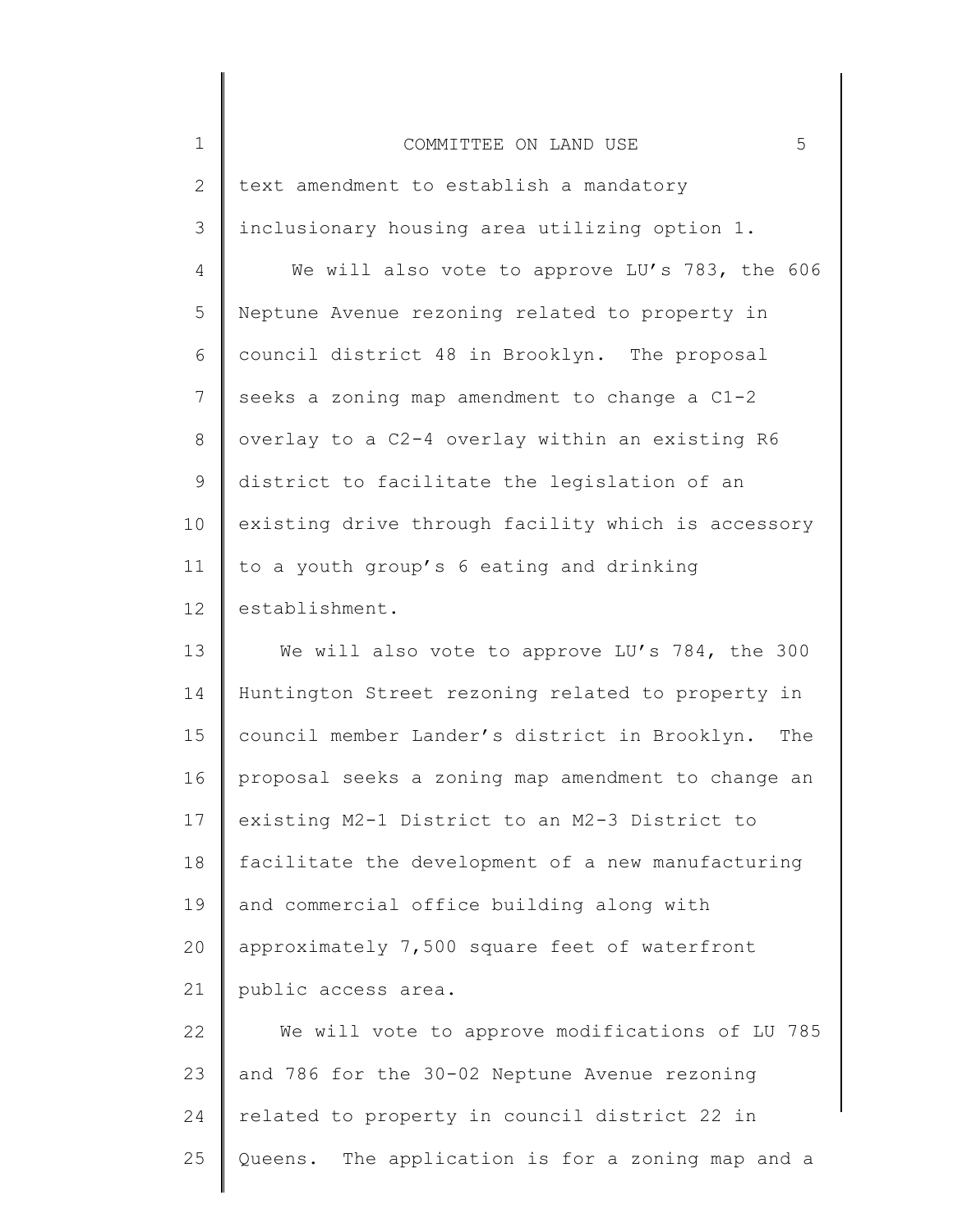| $\mathbf 1$  | 6<br>COMMITTEE ON LAND USE                            |
|--------------|-------------------------------------------------------|
| $\mathbf{2}$ | zoning text amendment to change an existing C4-4A     |
| 3            | district to a C4-4D district and to establish a       |
| 4            | mandatory inclusionary housing area, utilizing        |
| 5            | option 1 or option 2. A modification would be to      |
| 6            | remove MIH option 2 while retaining option 1.         |
| 7            | Members of the committee and members                  |
| 8            | representing affected districts who have questions    |
| 9            | or remarks about today's items, should use the        |
| 10           | Raise Hand button now.                                |
| 11           | Counsel, will you please announce members in the      |
| 12           | order in which their hands were raised?               |
| 13           | COMMITTEE COUNSEL: I currently see no raised          |
| 14           | hands.                                                |
| 15           | CHAIRPERSON SALAMANCA: Alright. Since there are       |
| 16           | no raised hands, I will now call for a vote in        |
| 17           | accordance with the recommendations of the sub        |
| 18           | committees, and the local members, to approve LU 777, |
| 19           | 778, 779, 780, 781, 782, 783, 784. And to approve     |
| 20           | with modifications as I've described, LU's 785 and    |
| 21           | 786.                                                  |
| 22           | Will the clerk please call the roll?                  |
| 23           | COMMITTEE CLERK: Good morning, Matthew                |
| 24           | DiStefano, Committee Clerk, Committee on Land Use.    |
| 25           |                                                       |
|              |                                                       |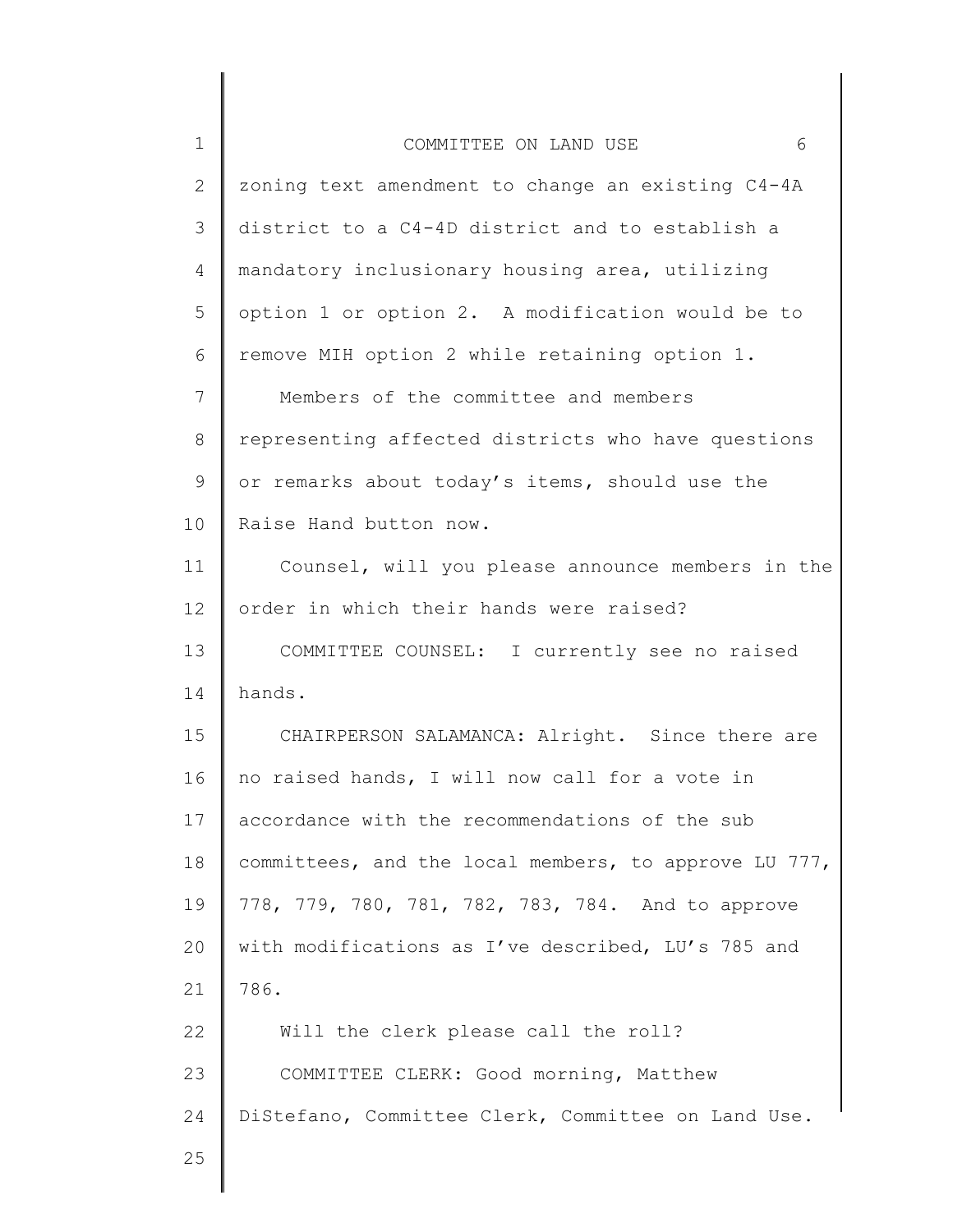| $\mathbf 1$   | 7<br>COMMITTEE ON LAND USE                        |
|---------------|---------------------------------------------------|
| 2             | Roll call vote, all items are coupled. Chair      |
| 3             | Salamanca?                                        |
| 4             | CHAIRPERSON SALAMANCA: Aye on all.                |
| 5             | COMMITTEE CLERK: Barron?                          |
| 6             | COUNCIL MEMBER BARRON: Thank you, I vote aye on   |
| 7             | all with the exception of Land Use 777, 778, Land |
| 8             | Use 785, 786. Thank you.                          |
| $\mathcal{G}$ | COMMITTEE CLERK: Koo?                             |
| 10            | COUNCIL MEMBER KOO: I vote aye.                   |
| 11            | COMMITTEE CLERK: Levin?                           |
| 12            | COUNCIL MEMBER LEVIN: Aye on all.                 |
| 13            | COMMITTEE CLERK: Reynoso?                         |
| 14            | COUNCIL MEMBER REYNOSO: (NO RESPONSE 06:31)       |
| 15            | COMMITTEE CLERK: Council Member Reynoso?          |
| 16            | COUNCIL MEMBER REYNOSO: I vote aye on all. Thank  |
| 17            | you.                                              |
| 18            | COMMITTEE CLERK: Treyger?                         |
| 19            | COUNCIL MEMBER TREYGER: Aye.                      |
| 20            | COMMITTEE CLERK: Grodenchik?                      |
| 21            | COUNCIL MEMBER GRODENCHIK: Aye.                   |
| 22            | COMMITTEE CLERK: Adams?                           |
| 23            | COUNCIL MEMBER ADAMS: Aye.                        |
| 24            | COMMITTEE CLERK: Ayala?                           |
| 25            | COUNCIL MEMBER AYALA: I vote aye.                 |
|               |                                                   |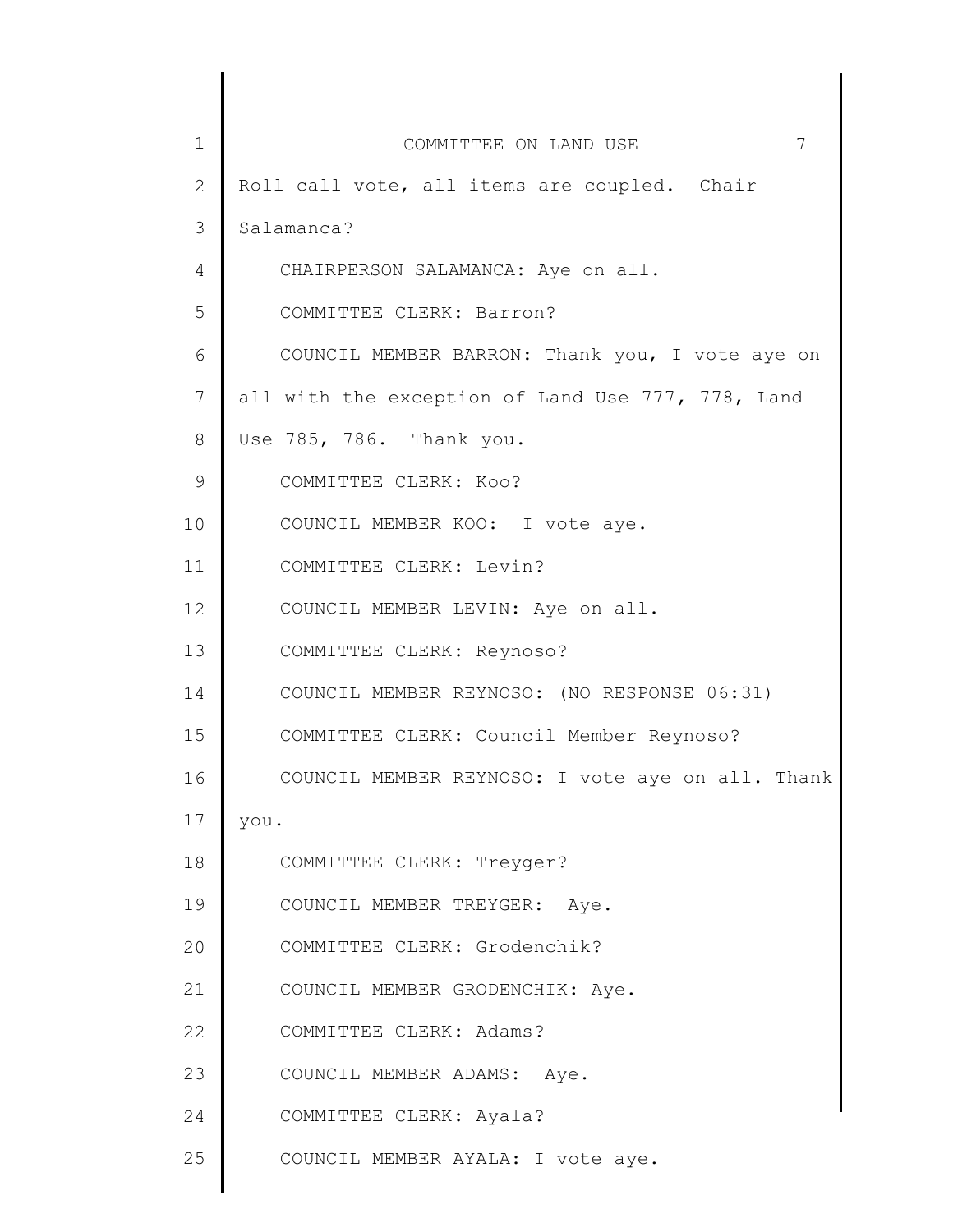| $\mathbf 1$     | 8<br>COMMITTEE ON LAND USE                          |
|-----------------|-----------------------------------------------------|
| $\overline{2}$  | COMMITTEE CLERK: Ruben Diaz, Sr.?                   |
| 3               | COUNCIL MEMBER DIAZ, SR.: (INAUDIBLE 7:00)          |
| 4               | COMMITTEE CLERK: Moya?                              |
| 5               | COUNCIL MEMBER MOYA: I vote aye.                    |
| 6               | COMMITTEE CLERK: Rivera?                            |
| $7\phantom{.}$  | COUNCIL MEMBER RIVERA: Aye.                         |
| 8               | COMMITTEE CLERK: Riley?                             |
| $\mathsf 9$     | COUNCIL MEMBER RILEY: I vote aye.                   |
| 10              | COMMITTEE CLERK: Feliz?                             |
| 11              | COUNCIL MEMBER FELIZ: Yes on all.                   |
| 12              | COMMITTEE CLERK: Borelli?                           |
| 13              | COUNCIL MEMBER BORELLI: I vote aye, thank you.      |
| 14              | COMMITTEE CLERK: Okay, today's committee vote       |
| 15 <sub>1</sub> | breakdown by a vote of 15 in the affirmative, 0 to  |
| 16              | negative, and no abstentions, the items have been   |
| 17              | adopted with the exceptions of LU 777 and 778, as   |
| 18              | well as LU 785 and 786, which are adopted by the    |
| 19              | vote of 14 in the affirmative, the 1 negative, no   |
| 20              | abstentions.                                        |
| 21              | Additional notes, LU 785 and 786 were approved      |
| 22              | with modifications.                                 |
| 23              | CHAIRPERSON SALAMANCA: Thank you Thank you,         |
| 24              | Clerk. I would like to thank the members of the     |
| 25              | public, my colleagues, counsel, and Land Use staff, |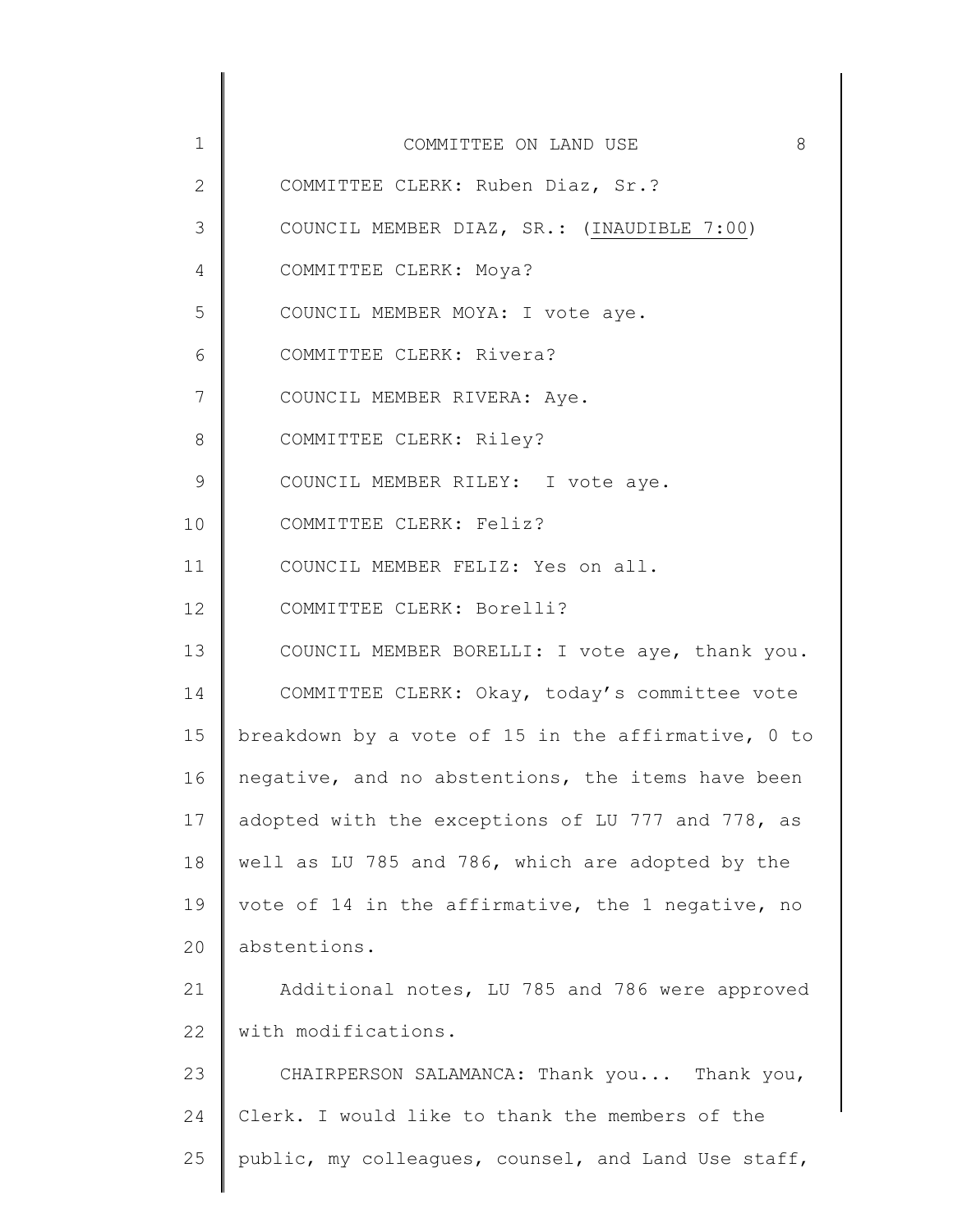| $\mathbf 1$ | 9<br>COMMITTEE ON LAND USE                          |
|-------------|-----------------------------------------------------|
| 2           | and Sergeant of Arms for attending today's hearing. |
| 3           | We will leave the roll open for five minutes.       |
| 4           | I see that Council Member Miller has his hand up.   |
| 5           | COUNCIL MEMBER MILLER: Good morning, Mr. Chair.     |
| 6           | COMMITTEE CLERK: Hi. Continuation of roll call,     |
| 7           | Council Member Miller?                              |
| 8           | COUNCIL MEMBER MILLER: Council Miller Miller        |
| 9           | votes aye. Thank you.                               |
| 10          | COMMITTEE CLERK: Thank you.                         |
| 11          | CHAIRPERSON SALAMANCA: We will leave the roll       |
| 12          | open for five minutes. Thank you all.               |
| 13          | Council Member, Feliz, you have your hand up?       |
| 14          | COUNCIL MEMBER FELIZ: Yes, quick question. Are      |
| 15          | we allowed to deliver post vote remarks?            |
| 16          | CHAIRPERSON SALAMANCA: If you choose to you can.    |
| 17          | Normally we will, you know, you just, when you're   |
| 18          | voting, you can just say you would like to explain  |
| 19          | your vote, and we will allow you to. But, yes, you  |
| 20          | can give your remarks.                              |
| 21          | COUNCIL MEMBER FELIZ: Perfect. Alright, well,       |
| 22          | want to thank everyone for supporting the Arthur    |
| 23          | Avenue proposal. Arthur Avenue is home to the best  |
| 24          | restaurants in the city of New York. It's also the  |
| 25          | neighbor of the greatest attractions in the planet, |
|             |                                                     |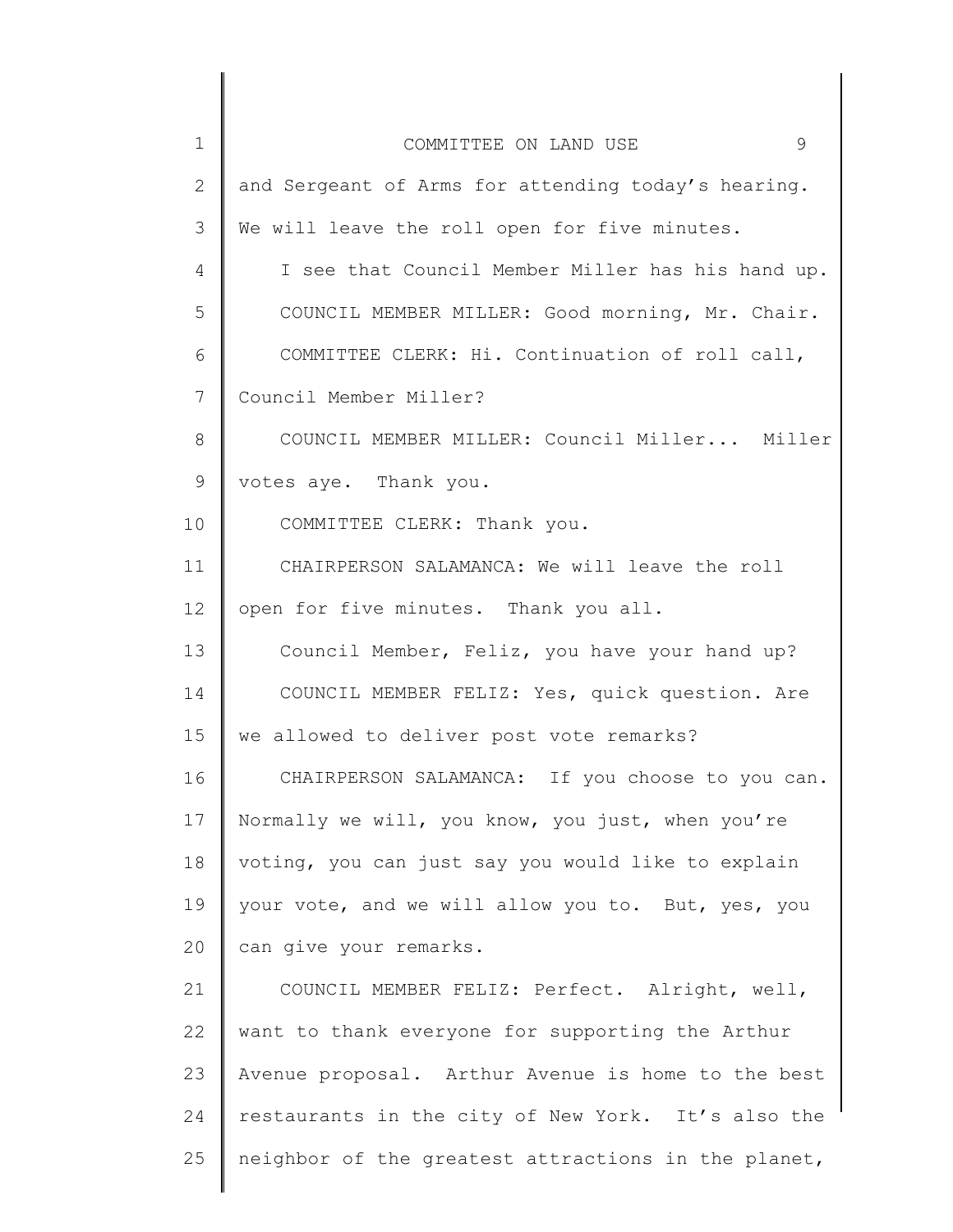| $\mathbf 1$     | 10<br>COMMITTEE ON LAND USE                         |
|-----------------|-----------------------------------------------------|
| 2               | including The Bronx Zoo and also The Bronx          |
| 3               | Botanical Garden institutions that are heavily      |
| 4               | visited by people from all over the word. And       |
| 5               | there is actually a need for hotels in this region, |
| 6               | so that we can create the opportunity for people    |
| 7               | that are visiting, so they could hopefully stay for |
| 8               | another day in the neighborhood. And, the more      |
| 9               | people could stay, the more business can be done.   |
| 10              | And, also the more the local businesses are helped. |
| 11              | This project, the rezoning, is a project that is    |
| 12              | strongly supported by people in our community       |
| 13              | including the community board; including The Bronx  |
| 14              | borough president; including the local businesses;  |
| 15              | the local bid, all who are very excited about the   |
| 16              | project. And, also, the local residents, many who   |
| 17 <sub>2</sub> | are employed by the local businesses. This is a     |
| 18              | project that is good for Arthur Avenue. It's also   |
| 19              | good for the 15th council district that I so        |
| 20              | proudly represent. And the construction of a hotel  |
| 21              | is a project that will help ensure that Arthur      |
| 22              | Avenue continues being the vibrant neighborhood     |
| 23              | that it is for many years and many decades to come. |
| 24              | So, thank you all for voting yes. And I wanted to   |
| 25              | take a second to thank the applicants including     |
|                 |                                                     |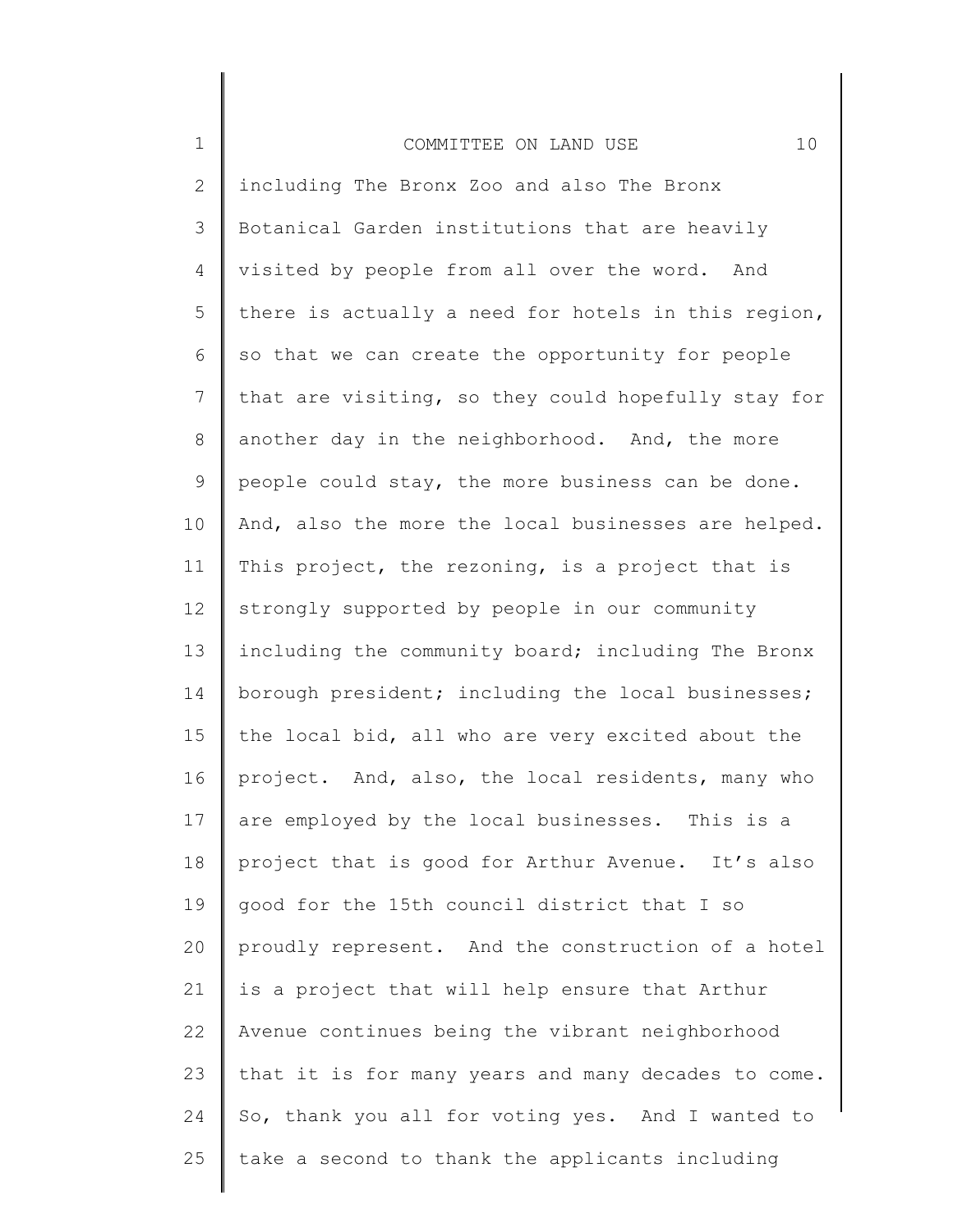| $\mathbf 1$    | 11<br>COMMITTEE ON LAND USE                         |
|----------------|-----------------------------------------------------|
| $\overline{2}$ | Harry and his team, for being so committed to       |
| 3              | building and continuing to build a better Bronx.    |
| 4              | Thank you.                                          |
| 5              | CHAIRPERSON SALAMANCA: Thank you. Thank you         |
| 6              | Council Member Feliz.                               |
| $\overline{7}$ | Alright, so, the clerk, if you can just give us     |
| $8\,$          | the final roll so that we can gavel out.            |
| $\mathsf 9$    | COMMITTEE CLERK: Sure. The updated vote: All        |
| 10             | items approved by the vote of 16 in the             |
| 11             | affirmative, 0 in the negative, and no abstentions, |
| 12             | with the exception of LU 777, 778, 785, and 786,    |
| 13             | which were approved by a vote of 15 in the          |
| 14             | affirmative, 1 in the negative, and no abstentions. |
| 15             | CHAIRPERSON SALAMANCA: Thank you, Clerk. Thank you  |
| 16             | This meeting is hereby adjourned.<br>all.           |
| $17$           |                                                     |
| 18             |                                                     |
| 19             |                                                     |
| 20             |                                                     |
| 21             |                                                     |
| 22             |                                                     |
| 23             |                                                     |
| 24             |                                                     |
| 25             |                                                     |